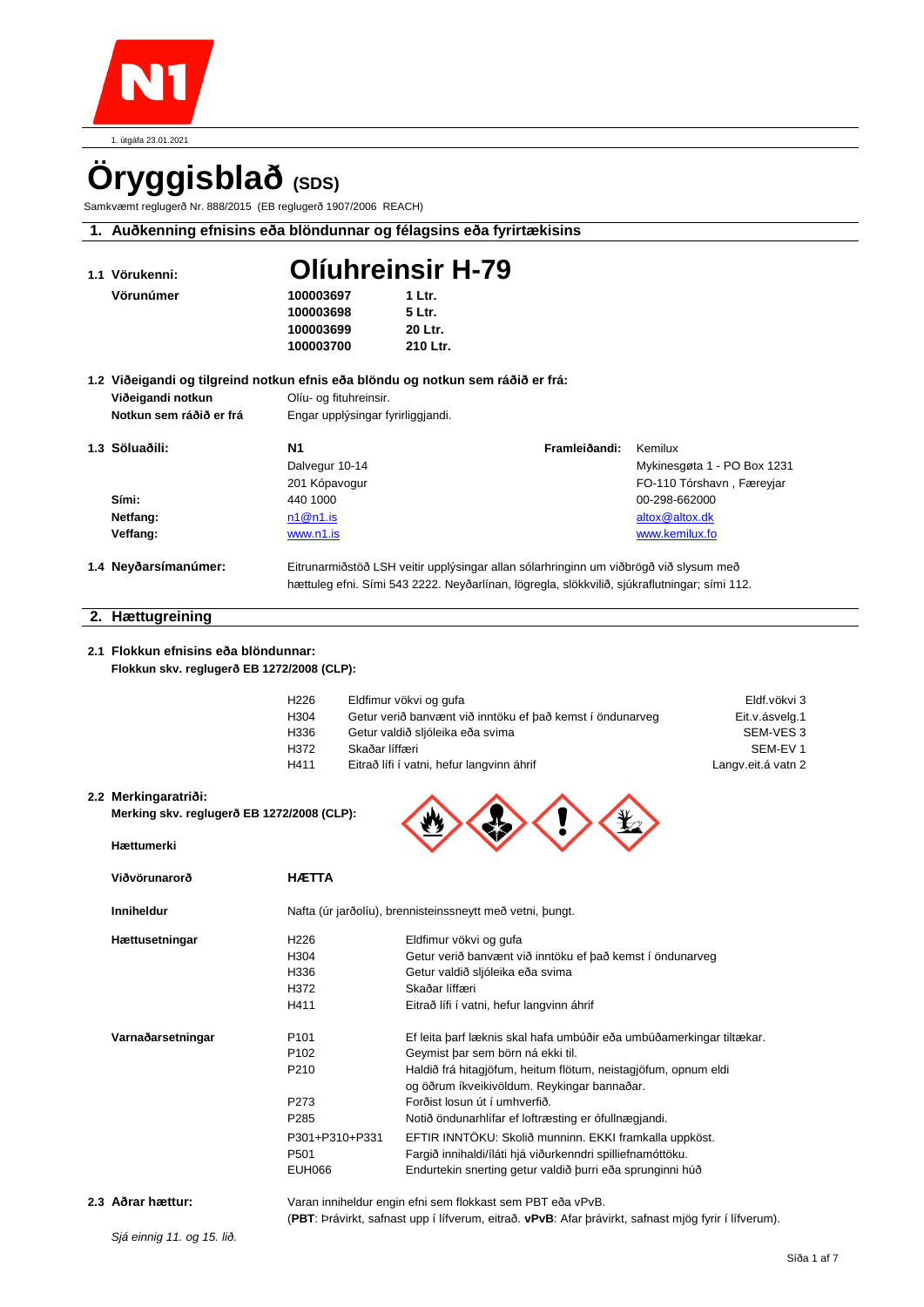# **SAFETY DATA SHEET**

**Safety data sheet according to (EC) No. 1907/2006** 

#### **SECTION 1: Identification of the substance/mixture and of the company/undertaking**

#### **1.1. Product identifier:**

H 79

#### **1.2. Relevant identified uses of the substance or mixture and uses advised against:**

Degreasing agent, to remove oil grease, tar and asphalt. Apply with atomizer or brush. Machine parts can be laid down in the solvent. Let H 79 work for 5-10 minutes. Rinse with water.

**1.3. Details of the supplier of the safety data sheet:** 

Kemilux

Mykinesgøta 1 - P.O.Box 1231

FO-110 Tórshavn - Faroe Islands

Phone: +298 662000 - Fax +298 350831

Responsible person for the safety data sheet (e-mail): altox@altox.dk

**1.4. Emergency telephone number:**  NHS (England or Wales): Dial 111 or 0845 4647 NHS 24 (Scotland): Dial 111

# **SECTION 2: Hazards identification**

#### **2.1. Classification of the substance or mixture:**

Flammable, environmentally dangerous and harmful solution with long-term effects.

CLP (1272/2008): Flam. Liq. 3;H226 Asp. Tox. 1;H304 STOT SE 3;H336 STOT RE 1;H372 Aquatic Chronic 2;H411 EUH066

#### **2.2. Label elements:**

Contents: Naphtha (petroleum), hydro desulfurized heavy DANGER

- H<sub>226</sub>: Flammable liquid and vapour.
- H304: May be fatal if swallowed and enters airways.
- H336: May cause drowsiness or dizziness.

H372: Causes damage to organs through prolonged or repeated exposure.

- H411: Toxic to aquatic life with long lasting effects.
- P101: If medical advice is needed, have product container or label at hand.
- P102: Keep out of reach of children.
- P210: Keep away from heat/sparks/open flames/hot surfaces. No smoking.
- P273: Avoid release to the environment.
- P285: In case of inadequate ventilation wear respiratory protection.
- P301+P310+P331: IF SWALLOWED: Immediately call a POISON CENTER or doctor/physician.

 Do NOT induce vomiting. P501: Dispose of contents/container in accordance with applicable regulations.

- EUH066: Repeated exposure may cause skin dryness or cracking.
- **2.3. Other hazards:** None known.

PBT/vPvB: No ingredients are PBT/vPvB, according to the criteria in REACH Annex XIII.

# **SECTION 3: Composition/information on ingredients**

#### **3.2. Mixtures:**

| $\%$ w/w | Substance name            | $CAS$ -no. | $EC$ -no. | Index-no.    | REACH reg.-no. Classification |                          |
|----------|---------------------------|------------|-----------|--------------|-------------------------------|--------------------------|
| > 80     | Naphtha (petroleum),      | 64742-82-1 | 265-185-4 | 649-330-00-2 |                               | Flam. Liq. 3; H226       |
|          | hydro desulfurized, heavy |            |           |              |                               | <b>STOT RE 1:H372</b>    |
|          |                           |            |           |              |                               | Asp. Tox. $1;H304$       |
|          |                           |            |           |              |                               | STOT SE 3; H336          |
|          |                           |            |           |              |                               | Aquatic Chronic 2; H411  |
|          |                           |            |           |              |                               | <b>EUH066</b>            |
| $\lt$ 5  | Xylene                    | 1330-20-7  | 215-535-7 | 601-022-00-9 | $\overline{\phantom{a}}$      | Flam. Liq. 3; H226       |
|          | ((mixture of isomers)     |            |           |              |                               | Acute Tox. 4; H312+H332  |
|          |                           |            |           |              |                               | Skin Irrit. $2:$ H $315$ |

Wording of hazard statements - see section 16.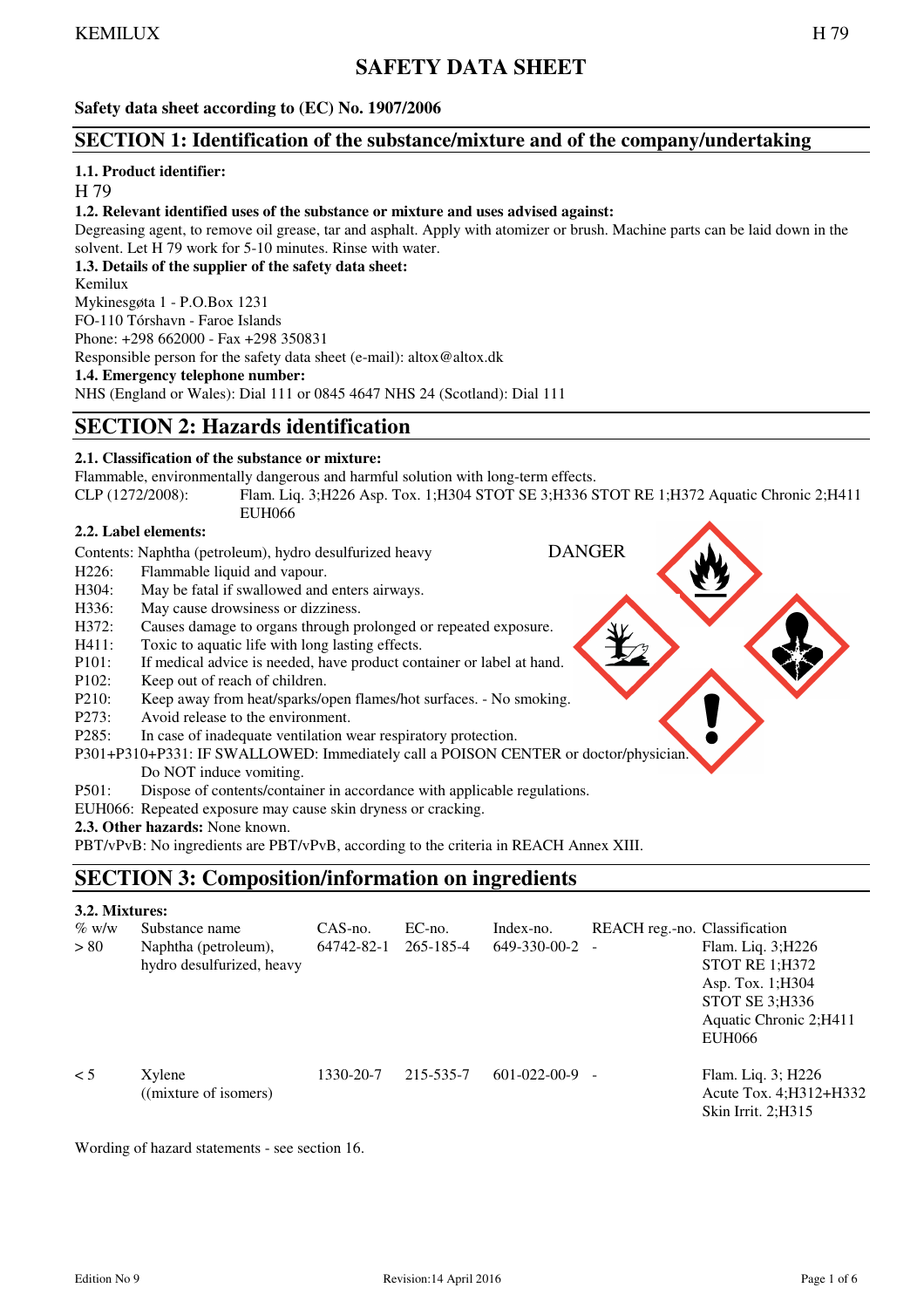# **SECTION 4: First aid measures**

#### **4.1. Description of first aid measures:**

| Inhalation:   | Move the affected person to fresh air. <b>Mild cases:</b> Keep at rest. If needed: get medical attention.         |
|---------------|-------------------------------------------------------------------------------------------------------------------|
|               | Severe cases: Place the person in recovery position and keep warm. If respiration has stopped, administer         |
|               | artificial respiration. Seek medical advice immediately.                                                          |
| Skin contact: | Remove contaminated clothing and wash skin with water and mild soap. If irritation persists: Seek medical         |
|               | advice.                                                                                                           |
| Eye contact:  | Immediately flush with water or physiological salt water for at least 5 minutes, holding eye lids open, remember  |
|               | to remove contact lenses, if any. If irritation persists: Seek medical advice.                                    |
| Ingestion:    | Rinse mouth and drink plenty of water. Do not induce vomiting. If vomiting occurs, keep the head down to          |
|               | prevent gastric content from entering the lungs. Call an ambulance immediately.                                   |
| Burns:        | Flush with water until pain ceases. Remove cloth that is not burnt to the skin. If needed seek medical attention, |
|               | continue to flush on the way.                                                                                     |

#### **4.2. Most important symptoms and effects, both acute and delayed:**

Irritation to lungs and gastrointestinal tract. Headache, dizziness, coughing, laboured breathing and indisposition.

Prolonged or frequent exposure to vapours of volatile organic compounds may result in damage on liver, kidneys, blood or central nervous system (including brain damage).

**4.3. Indication of any immediate medical attention and special treatment needed:**

In case of unconsciousness: Seek medical advice immediately. Show this safety data sheet to a physician or emergency ward.

# **SECTION 5: Firefighting measures**

#### **5.1. Extinguishing media:**

Use water fog, carbon dioxide, dry chemical or foam.

**5.2. Special hazards arising from the substance or mixture:** 

Do not inhale smoke fumes. In case of fire, the substance may form hazardous decomposition products: Primarily oxides of carbon.

#### **5.3. Advice for firefighters:**

Wear self-contained breathing apparatus when generation of smoke is vigorous.

### **SECTION 6: Accidental release measures**

#### **6.1. Personal precautions, protective equipment and emergency procedures:**

Use personal protective equipment - see section 8. Ventilate area of leak or spill. Remove sources of ignition.

#### **6.2. Environmental precautions:**

Do not empty into drains - see section 12. Inform appropriate authorities in accordance with local regulations.

#### **6.3. Methods and material for containment and cleaning up:**

Absorb spilled liquid with inert material and place in a suitable container for disposal. Flush area of spill with plenty of water. Further handling of spillage - see section 13.

#### **6.4. Reference to other sections:**

See references above.

# **SECTION 7: Handling and storage**

#### **7.1. Precautions for safe handling:**

Avoid breathing vapours and spray. Provide adequate ventilation. Avoid contact with skin, eyes and clothing. Change contaminated clothes immediately. Wash contaminated skin immediately with water and mild soap. After use wash with plenty of soap and water. May cause fainting fit. Great caution is advised when driving vehicles or operating machines. Required access to plenty of water, eyewash fountain and emergency shower. Flammable, do not use near fire or sparks. Do not smoke. **7.2. Conditions for safe storage, including any incompatibilities:** 

Store in tightly closed original container. Keep in a dry and well ventilated place. Store in a flammable liquid storage area. Store securely and out of reach of unauthorized personnel and separated from food, feed, drugs etc.

**7.3. Specific end use(s):** See section 1.

# **SECTION 8: Exposure controls/Personal protection**

#### **8.1. Control parameters:**

Occupational exposure limits (EH40/2005): Substance: TWA (8 hour): STEL (15 min.) Comments  $X$ ylene  $50 \text{ ppm} = 220 \text{ mg/m}^3$   $100 \text{ ppm} = 441 \text{ mg/m}^3$ Naphtha (petroleum),  $100 \text{ ppm} = 566 \text{ mg/m}^3$ hydro desulfurized heavy

150 ppm =  $850$  mg/m<sup>3</sup>

Can be absorbed through the skin.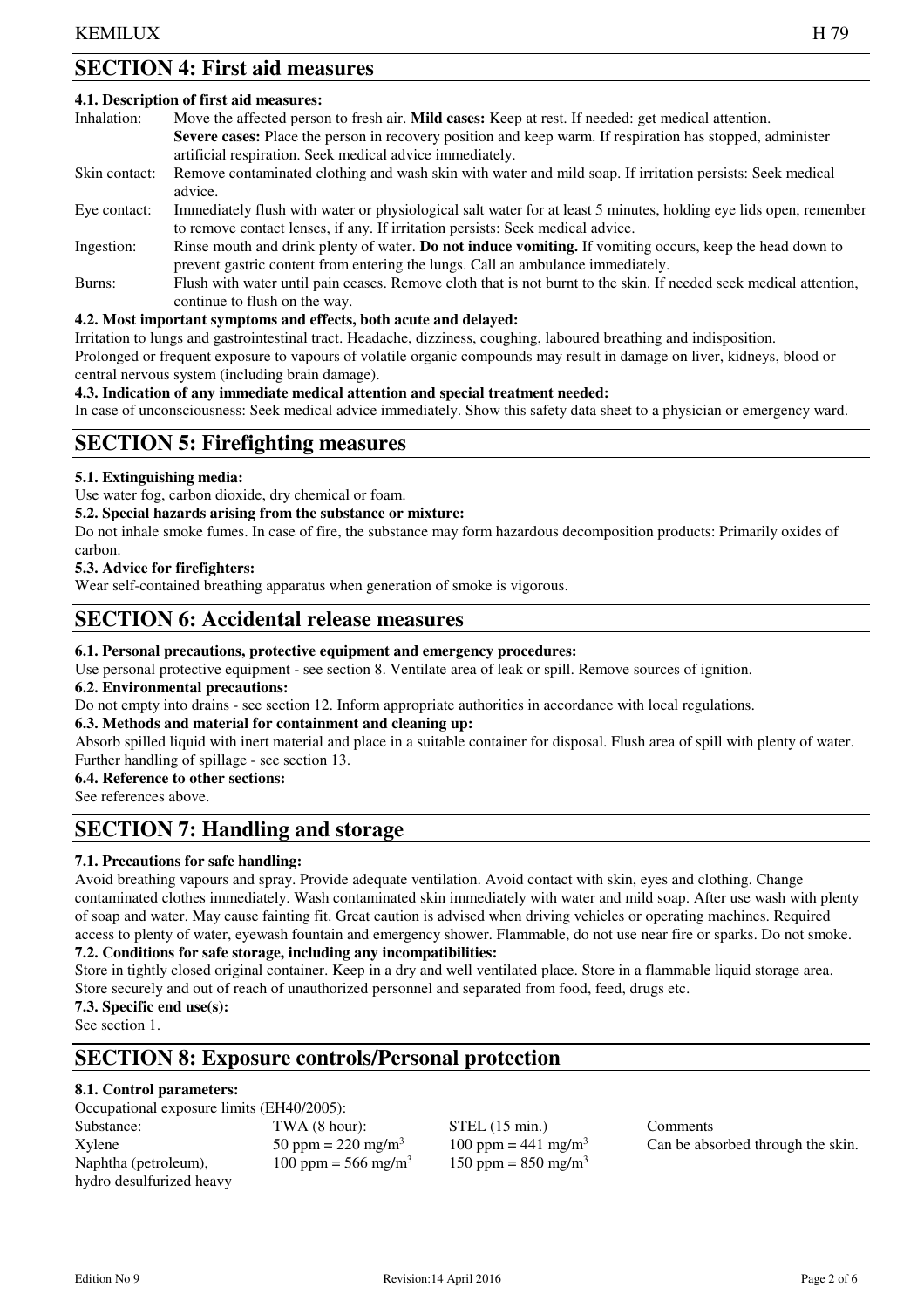# **SECTION 8: Exposure controls/Personal protection (continued)**

| DNEL:                                                                                                                                                                                                                                                                                                                                   | Exposure                                                                         | Value                             | Population | Effects  |
|-----------------------------------------------------------------------------------------------------------------------------------------------------------------------------------------------------------------------------------------------------------------------------------------------------------------------------------------|----------------------------------------------------------------------------------|-----------------------------------|------------|----------|
| Hydrocarbons*                                                                                                                                                                                                                                                                                                                           | Long-term, dermal                                                                | $208 \text{ mg/kg/d}$             | Worker     | Systemic |
| $C_{9-11}$                                                                                                                                                                                                                                                                                                                              | Long-term, inhalation                                                            | $871 \text{ mg/m}^3/8h$           | Worker     | Systemic |
|                                                                                                                                                                                                                                                                                                                                         | Long-term, dermal                                                                | $125 \text{ mg/kg/d}$             | Consumer   | Systemic |
|                                                                                                                                                                                                                                                                                                                                         | Long-term, inhalation                                                            | 185 mg/m <sup>3</sup> /24h        | Consumer   | Systemic |
|                                                                                                                                                                                                                                                                                                                                         | Long-term, oral                                                                  | $125 \text{ mg/kg/d}$             | Consumer   | Systemic |
| Hydrocarbons*                                                                                                                                                                                                                                                                                                                           | Long-term, dermal                                                                | $25 \text{ mg/kg/d}$              | Worker     | Systemic |
| $C9$ , aromatics                                                                                                                                                                                                                                                                                                                        | Long-term, inhalation                                                            | $150 \text{ mg/m}^3/8h$           | Worker     | Systemic |
|                                                                                                                                                                                                                                                                                                                                         | Long-term, dermal                                                                | $11 \text{ mg/kg/d}$              | Consumer   | Systemic |
|                                                                                                                                                                                                                                                                                                                                         | Long-term, inhalation                                                            | $32 \text{ mg/m}^3 / 24 \text{h}$ | Consumer   | Systemic |
|                                                                                                                                                                                                                                                                                                                                         | Long-term, oral                                                                  | $11 \text{ mg/kg/d}$              | Consumer   | Systemic |
| $\mathbf{A} \cdot \mathbf{Y}$ $\mathbf{Y}$ $\mathbf{Y}$ $\mathbf{Y}$ $\mathbf{Y}$ $\mathbf{Y}$ $\mathbf{Y}$ $\mathbf{Y}$ $\mathbf{Y}$ $\mathbf{Y}$ $\mathbf{Y}$ $\mathbf{Y}$ $\mathbf{Y}$ $\mathbf{Y}$ $\mathbf{Y}$ $\mathbf{Y}$ $\mathbf{Y}$ $\mathbf{Y}$ $\mathbf{Y}$ $\mathbf{Y}$ $\mathbf{Y}$ $\mathbf{Y}$ $\mathbf{Y}$ $\mathbf{Y$ | $\mathbf{M}$ and $\mathbf{M}$ and $\mathbf{M}$ and $\mathbf{M}$ and $\mathbf{M}$ |                                   |            |          |

\*Hydrocarbons ~ Naphtha (petroleum), hydro desulfurized, heavy

PNEC: No data.

#### **8.2. Exposure controls:**

Appropriate engineering controls: Ensure adequate ventilation.

Personal protective equipment:

Inhalation: In case of inadequate ventilation: Use an approved mask with a combination filter: A/P2 (EN140). The filter has a limited lifetime and must be changed. Read the instruction.

Skin: Wear protective gloves of 4H (EN374). Breakthrough time: approx. 4 hours.

Eyes: Tightly fitting safety goggles or face shield (EN166) when there is risk of splashes.

Environmental exposure controls: None particular.

# **SECTION 9: Physical and chemical properties**

#### **9.1. Information on basic physical and chemical properties:**

| -, <u>information</u> on owner partners when their charges prop |
|-----------------------------------------------------------------|
| Clear, brownish liquid                                          |
| Turpentine                                                      |
| No available data                                               |
| $6-8$                                                           |
| No available data                                               |
| No available data                                               |
| No available data                                               |
| 25                                                              |
| No available data                                               |
| Not relevant (liquid)                                           |
| $0.6 - 7.0$                                                     |
| No available data                                               |
| No available data                                               |
| 0.79                                                            |
| Insoluble in water                                              |
| No available data                                               |
| No available data                                               |
| No available data                                               |
| Not relevant                                                    |
| None relevant                                                   |
|                                                                 |

# **SECTION 10: Stability and reactivity**

#### **10.1. Reactivity:**

No available data

#### **10.2. Chemical stability:**

Combustible. Inflammable at temperatures above the flash point. Vapours can be set on fire by sparks or hot surfaces. Vapours may form explosive mixtures with air. Vapours are heavier than air and can travel along the ground to an ignition source and flash back to vapour source.

#### **10.3. Possibility of hazardous reactions:**

None known.

#### **10.4. Conditions to avoid:**

Formation of sparks, glows, and strong heat.

**10.5. Incompatible materials:** 

Strong oxidising agents, acid and alkalis.

**10.6. Hazardous decomposition products:** 

When heated to high temperatures (decomposition) toxic gasses are formed such as oxides of carbon.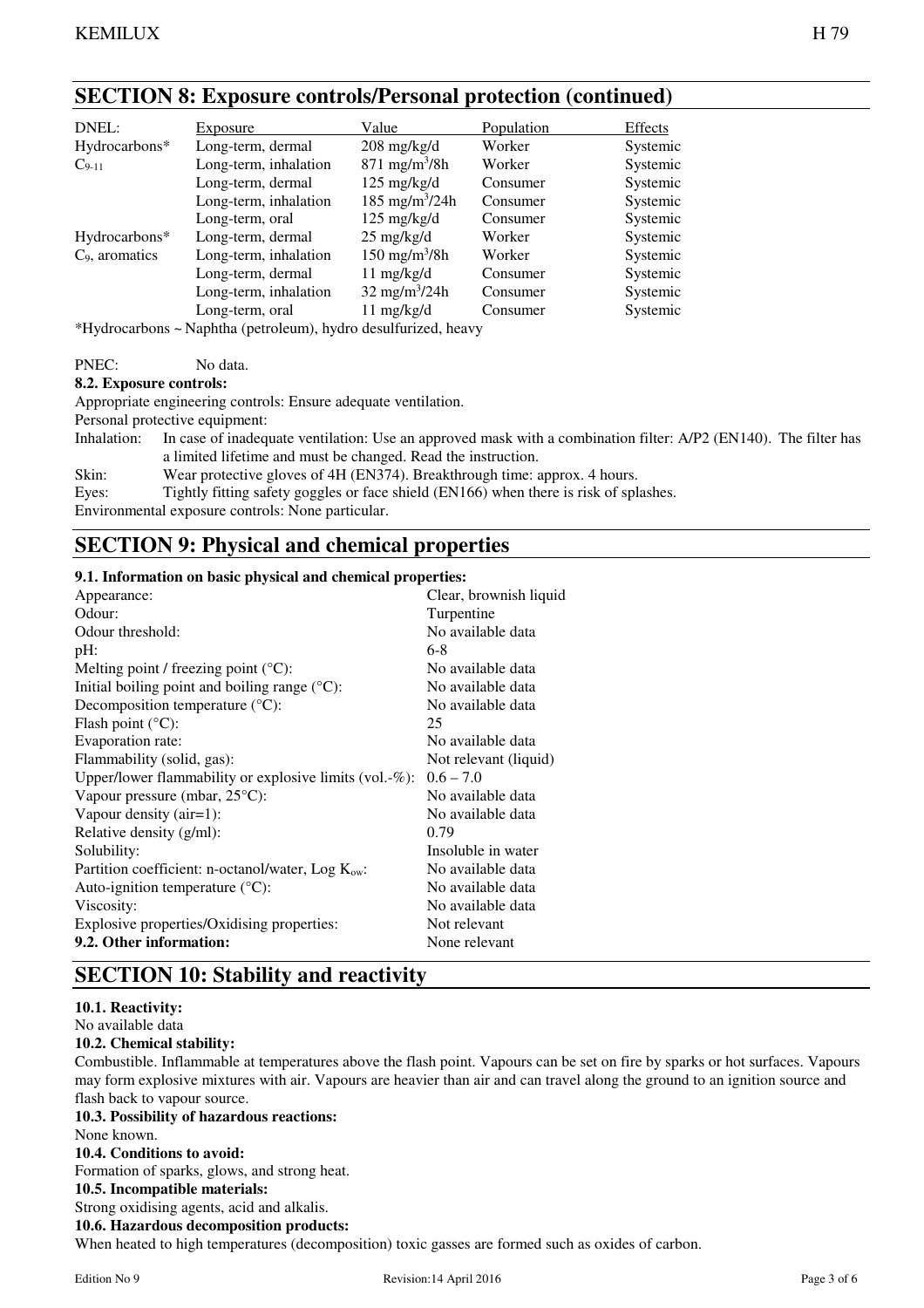# **SECTION 11: Toxicological information**

### **11.1. Information on toxicological effects:**

| <b>Hazard class</b> | Data                                                                                   | <b>Test</b>               | Data source   |
|---------------------|----------------------------------------------------------------------------------------|---------------------------|---------------|
| Acute toxicity:     |                                                                                        |                           |               |
| Inhalation          | $LC_{50}$ (rat) = >5 mg/l/8h (Hydrocarbons*, C <sub>9-11</sub> )                       | OECD <sub>403</sub>       | <b>IUCLID</b> |
|                     | $LC_{50}$ (rat) = >6,2 mg/l (Hydrocarbons*, C <sub>9</sub> , aromatics)                | OECD <sub>403</sub>       | Supplier      |
|                     | $LC_{50}$ (rat) = 6350 mg/l/4h (Xylene)                                                | EU Method B.2             | ECHA diss.    |
| Dermal              | $LD_{50}$ (rabbit) = >5000 mg/kg (Hydrocarbons*, $C_{9-11}$ )                          | OECD <sub>402</sub>       | <b>IUCLID</b> |
|                     | $LD_{50}$ (rabbit) = >3160 mg/kg (Hydrocarbons*, C <sub>9</sub> , aromatics)           | OECD <sub>402</sub>       | Supplier      |
|                     | $LD_{50}$ (rabbit) = >4200 mg/kg (Xylene)                                              | No info                   | ECHA diss.    |
| Oral                | LD <sub>50</sub> (rat)= $>5000$ mg/kg (Hydrocarbons <sup>*</sup> , C <sub>9-11</sub> ) | OECD 401                  | <b>IUCLID</b> |
|                     | $LD_{50}$ (rat) = 3492 mg/kg (Hydrocarbons*, C <sub>9</sub> , aromatics)               | OECD 401                  | Supplier      |
|                     | $LD_{50}$ (mouse) = >5251 mg/kg (Xylene)                                               | EU Method B.1             | ECHA diss.    |
| Corrosion/          | Moderate skin irritation, rabbit (Hydrocarbons*, $C_{9-11}$ )                          | Draize                    | <b>IUCLID</b> |
| irritation:         | No Eye irritation, rabbit (Hydrocarbons*, $C_{9-11}$ )                                 | OECD <sub>405</sub>       | <b>IUCLID</b> |
|                     | Skin irritation, rabbit (Xylene)                                                       | No info                   | ECHA diss.    |
|                     | Moderate eye irritation, rabbit (Xylene)                                               | No info                   | ECHA diss.    |
| Sensitization:      | Not sensitizing, guinea pig (Hydrocarbons*, $C_9 - C_{11}$ )                           | <b>OECD 406</b>           | ECHA diss.    |
|                     | Not sensitizing, mouse (Xylene)                                                        | OECD <sub>429</sub>       | ECHA diss.    |
| CMR:                | No evidence of carcinogenic effects, dermal, mouse (Hydro-                             | OECD <sub>451</sub>       | ECHA diss.    |
|                     | carbons*, $C_{9-11}$ )                                                                 |                           |               |
|                     | No mutagenic effect, in vivo, rat (Hydrocarbons*, $C_{9-11}$ )                         | <b>OECD 475</b>           | ECHA diss.    |
|                     | No reproductive effect, inhalation, rat (Hydrocarbons*, $C_{9-11}$ )                   | OECD 416/414              | ECHA diss.    |
|                     | No mutagenic effect, Chinese hamster (Xylene)                                          | EU Method B.10            | ECHA diss.    |
|                     | No evidence of carcinogenic effects, rat (Xylene)                                      | EU Method B.32            | ECHA diss.    |
|                     | No reproductive effect, rat (Xylene)                                                   | <b>EPA OPPTS 870.3800</b> | ECHA diss.    |

\*Hydrocarbons ~ Naphtha (petroleum), hydro desulfurized, heavy

Information on likely routes of exposure: Inhalation, skin and ingestion.

| Symptoms:        |                                                                                                                                                                                                                                     |
|------------------|-------------------------------------------------------------------------------------------------------------------------------------------------------------------------------------------------------------------------------------|
| Inhalation:      | Irritation of the respiratory tract. Headache, dizziness, coughing, laboured breathing and indisposition.                                                                                                                           |
| Skin:            | May cause irritation, degreases skin. Xylene can be absorbed through skin and cause symptoms, as<br>described under "Inhalation.                                                                                                    |
| Eyes:            | May cause irritation.                                                                                                                                                                                                               |
| Ingestion:       | Can give an irritating effect on the mucous membranes of the mouth, throat, and gastrointestinal tract and<br>cause nausea, vomiting, and symptoms, as described under "Inhalation."                                                |
|                  | Ingestion or vomiting can cause small drops of the product to enter into the lungs and lead to chemical<br>pneumonia and water in the lungs. Note that symptoms (breathing difficulties) can occur several hours after<br>exposure. |
| Chronic effects: | Prolonged or frequent exposure to vapours of volatile organic compounds may result in damage on liver,<br>kidneys, blood or central nervous system (including brain damage).                                                        |
|                  | Long term or repeated skin contact with splashes and vapours may degrease the skin and cause red, dry,<br>cracked and thickened skin.                                                                                               |

# **SECTION 12: Ecological information**

| 12.1. Toxicity: |                                                                                                                     |                     |             |  |  |  |
|-----------------|---------------------------------------------------------------------------------------------------------------------|---------------------|-------------|--|--|--|
| <b>Aquatic</b>  | Data                                                                                                                | <b>Test</b> (Media) | Data source |  |  |  |
| Fish            | LC <sub>50</sub> (Oncorhynchus mykiss, 96h) = 8,41 mg/l (Hydrocarbons <sup>*</sup> , C <sub>9-11</sub> )            | OECD $203$ (FW)     | ECHA diss.  |  |  |  |
|                 | LC <sub>50</sub> (Oncorhynchus mykiss, $96h$ ) = 9,2 mg/l (Hydrocarbons*, C <sub>9</sub> , aromatics)               | $OECD 203$ (FW)     | Supplier    |  |  |  |
|                 | LC <sub>50</sub> (Oncorhynchus mykiss, $96h$ ) = 7,6 mg/l (Xylene)                                                  | Read across         | ECHA diss.  |  |  |  |
| Crustaceans     | $EC_{50}$ (Daphnia magna, 48h) = 4,7 mg/l (Hydrocarbons*, C <sub>9-11</sub> )                                       | OECD $202$ (FW)     | ECHA diss.  |  |  |  |
|                 | $EC_{50}$ (Daphnia magna, 48h) = 3,2 mg/l (Hydrocarbons*, C <sub>9</sub> , aromatics)                               | $OECD 202$ (FW)     | Supplier    |  |  |  |
|                 | EC50 (Daphnia magna, $48h$ ) = 3,82 mg/l (Xylen)                                                                    | Read across         | ECHA diss.  |  |  |  |
| Algae           | EC <sub>50</sub> (Pseudokirchnerella subcapitata, 72h) = 12,4 mg/l (Hydrocarbons*, C <sub>9-11</sub> )              | $OECD 201$ (FW)     | ECHA diss.  |  |  |  |
|                 | EL <sub>50</sub> (Pseudokirchnerella subcapitata, 72h) = 2,6-2,9 mg/l (Hydrocarbons <sup>*</sup> , C <sub>9</sub> , | $OECD 201$ (FW)     | Supplier    |  |  |  |
|                 | aromatics)                                                                                                          |                     |             |  |  |  |
|                 | $EC_{50}$ (Selenastrum capricornutum, 72h) = 4,7 mg/l (Xylen)                                                       | Read across         | ECHA diss.  |  |  |  |

\*Hydrocarbons ~ Naphtha (petroleum), hydro desulfurized, heavy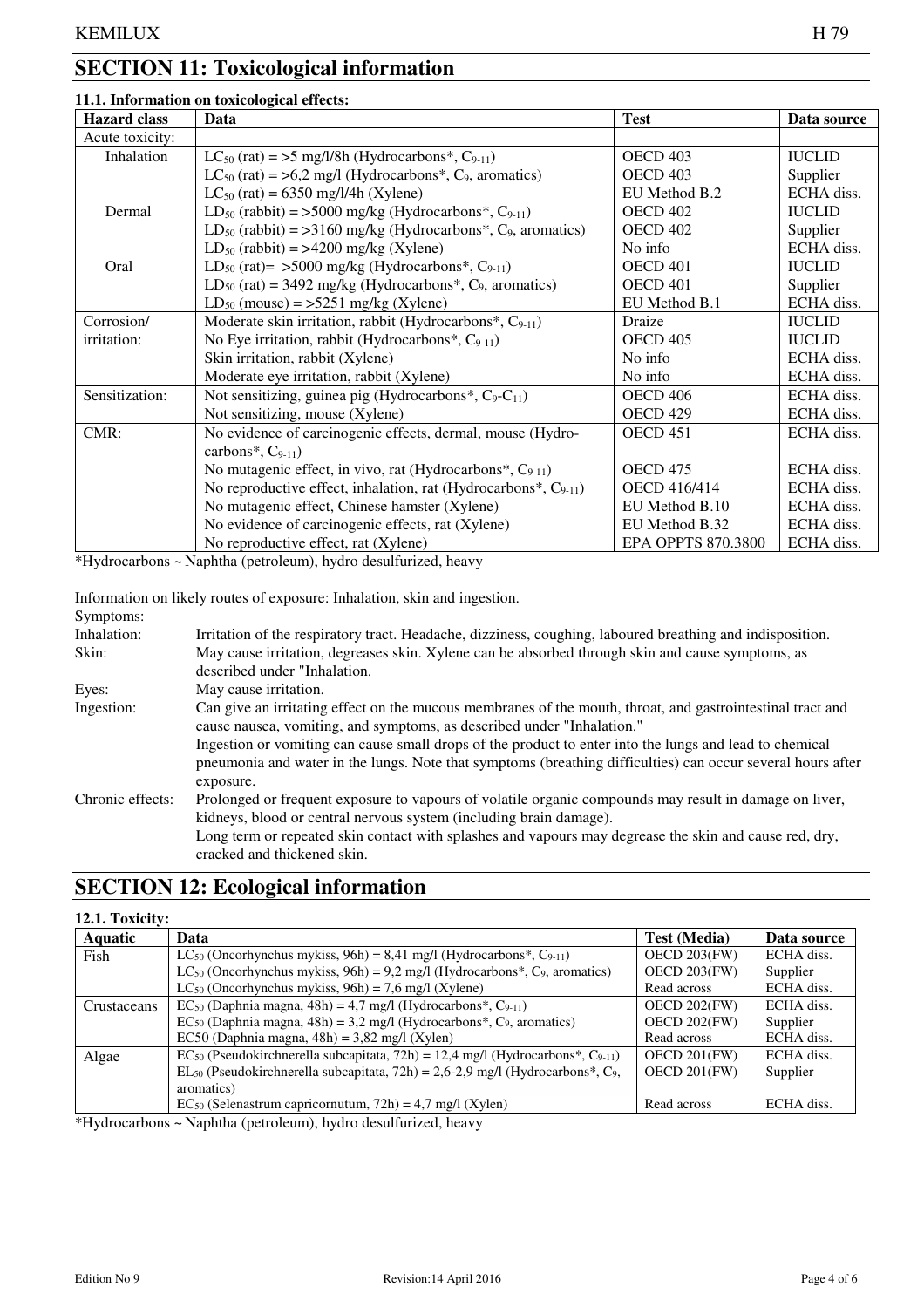# **SECTION 12: Ecological information (continued)**

#### **12.2. Persistence and degradability:**

The surfactants in the product pass the ultimate biodegrability test according to EC regulation for surfactants in detergents (> 60% CO2/BOD, 28 d, OECD 301B+D).

Hydrocarbons\* and Xylene are readily biodegradable (>75%, 28d (OECD 301F)).

#### **12.3. Bioaccumulative potential:**

Hydrocarbons\* and Xylene:  $3 < \log K_{ow} < 5 -$  significant bioaccumulative potential.

**12.4. Mobility in soil:** 

The surfactants are expected to bind to soil particles.

**12.5. Results of PBT and vPvB assessment:** 

No ingredients are PBT/vPvB, according to the criteria in REACH Annex XIII.

#### **12.6. Other adverse effects:**

None known.

# **SECTION 13: Disposal considerations**

#### **13.1. Waste treatment methods:**

The mixture is to be considered as hazardous waste. Disposal should be according to local, state or national legislation. Dispose of through authority facilities or pass to chemical disposal company.

**EWC-code:** 

20 01 13 (mixture itself) and 15 02 02 (inert material contaminated with the mixture)

# **SECTION 14: Transport information**

**14.1. UN-no.:** 1993

**14.2. UN proper shipping name:** FLAMMABLE LIQUID, N.O.S. (Naphtha (petroleum), hydro desulfurized, heavy)

**14.3. Transport hazard class(es):** 3

**14.4. Packing group:** III (ADR/RID, IMDG) **EMS:** F-E, S-E **Stowage note:** Category A **Segregation:** NONE

**14.5. Environmental hazards:** None.

**14.6. Special precautions for user:** None.

**14.7. Transport in bulk according to Annex II of MARPOL 73/78 and the IBC Code:** Not relevant.

# **SECTION 15: Regulatory information**

#### **15.1. Safety, health and environmental regulations/legislation specific for the substance or mixture:**

Must not be used by persons under 18 years of age.

The employer shall assess the working conditions and, if there is any risk to the safety or health and any effects on the pregnancy or breastfeeding of workers, take the necessary measures to adjust the working conditions (Directive 92/85/EEC). Other labelling information (648/2004/EC):

> 30% Aromatic and aliphatic hydrocarbons

 $< 5\%$  Non-ionic surfactants

**15.2. Chemical Safety Assessment:** 

No CSR.

# **SECTION 16: Other information**

#### **Hazard statements mentioned in section 2 and 3:**

- H<sub>226</sub>: Flammable liquid and vapour.
- H304: May be fatal if swallowed and enters airways.
- H312: Harmful in contact with skin.
- H332: Harmful if inhaled.
- H315: Causes skin irritation.
- H318: Causes serious eye damage.
- H336: May cause drowsiness or dizziness.
- H372: Causes damage to organs through prolonged or repeated exposure.
- H411: Toxic to aquatic life with long lasting effects.

EUH066: Repeated exposure may cause skin dryness or cracking.